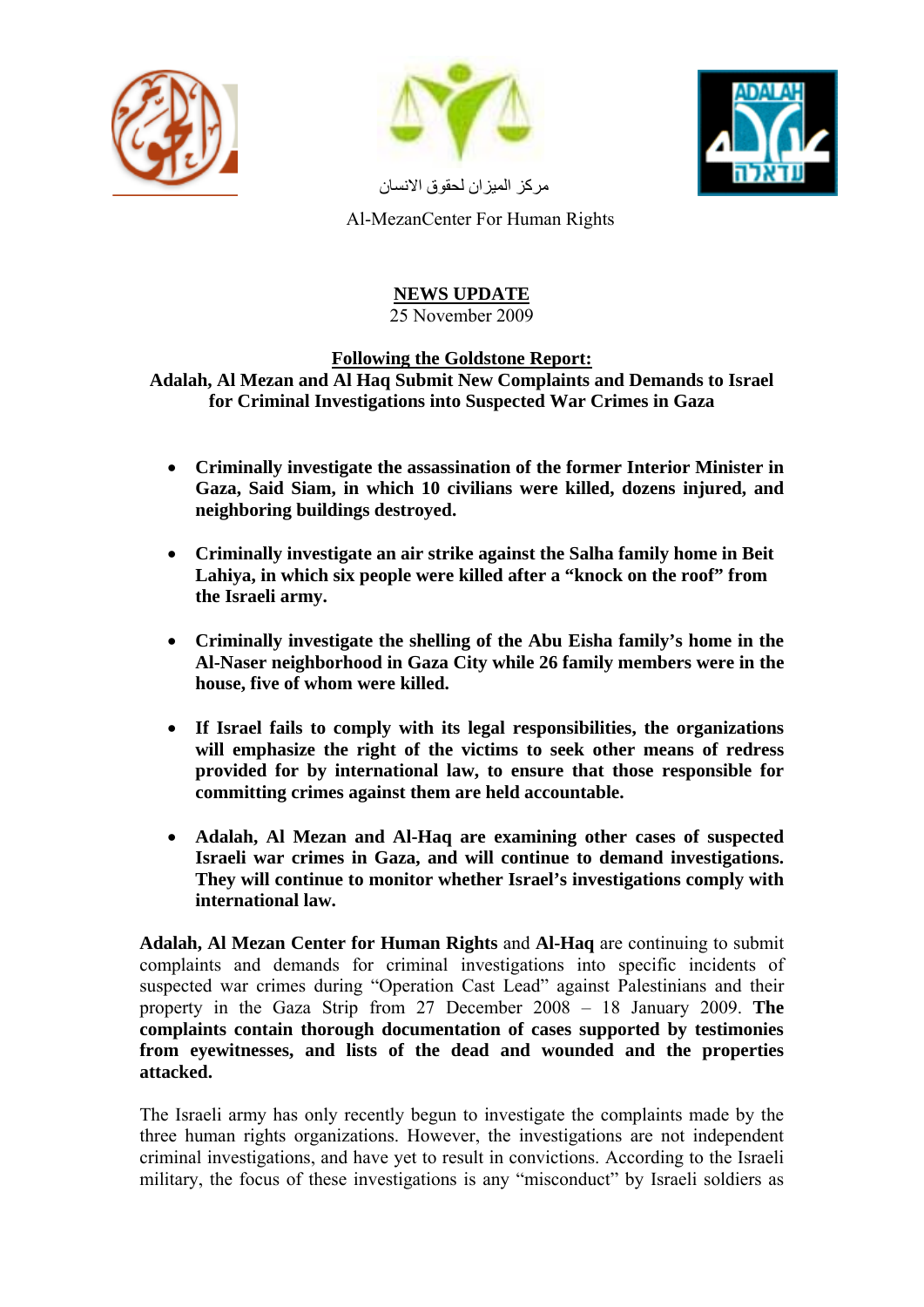individuals outside the scope of any official instructions and orders received, and not the policies and strategies of the Israeli military operations, their implementation, the size and type of weapons used, etc. **Thus far, these investigations seem primarily intended to ease international pressure on the Israeli government and to relieve the army and its command of the charges leveled against them, and to preclude deliberation of these crimes in international fora.** 

The complaints submitted by Adalah, Al Mezan and Al-Haq follow the clear recommendation made by the UN Fact-Finding Mission on the Gaza Conflict, ("The Goldstone Mission"), which called on Israel to open criminal investigations in cases of suspected war crimes and breaches of international human rights law and international humanitarian law.

The facts of the cases include **grave breaches of international humanitarian law**, and strongly suggest that **the Israeli army ignored the presence of unarmed civilians when executing its military operations**. This type of conduct is sufficient to establish a war crime. Civilians are afforded protection under international law and their rights to life and property must be disrespected.

The human rights organizations' new demands for criminal investigations center around three separate events:

**The assassination of the former Interior Minister in Gaza, Said Siam, on 15 January 2009.** Israeli war planes shelled a house where the minister's brother and his family lived, killing the minister, his son, his brother and his brother's wife, and his nephew. The attack also resulted in the deaths of six civilians in neighboring buildings, and the injury and maiming of dozens of others, in addition to the destruction of many buildings. In the demand for investigation, the human rights organizations stated that **the targeting of Siad Siam constitutes a war crime, regardless of whether Israel considered him to be the leader of an "enemy organization", since he was not participating in hostilities at the time he was assassinated by the Israeli military**.

**The air strike against the Salha family home in Beit Lahiya, at around 3 am on 9 January 2009, resulting in the deaths of six members of the family**. In this incident, the military used a procedure referred to as "a knock on the roof", whereby a building is hit with a relatively small rocket in order to alert its residents of an impending strike and to abandon their homes. The Salha family and their relatives who had taken refuge in their home after the neighborhood they lived in had been bombed, were woken by the sound of an explosion and the shaking of the house. Several minutes later, before everyone had managed to escape, the Israeli army fired another missile that destroyed the entire house. At the moment of impact the homeowner's wife and a number of children were still inside the house, heading down the stairs towards the external door. When the survivors of the shelling returned to see what had happened, they found the remains of their family members scattered around the home. From the eyewitness testimonies of neighbors and Salha family members, it appears that the area had not previously witnessed any military activity.

**The shelling of the Abu Eisha family's home in the Al-Naser neighborhood in Gaza City at around 1 am on 5 January 2009.** At the time of the shelling, 26 family